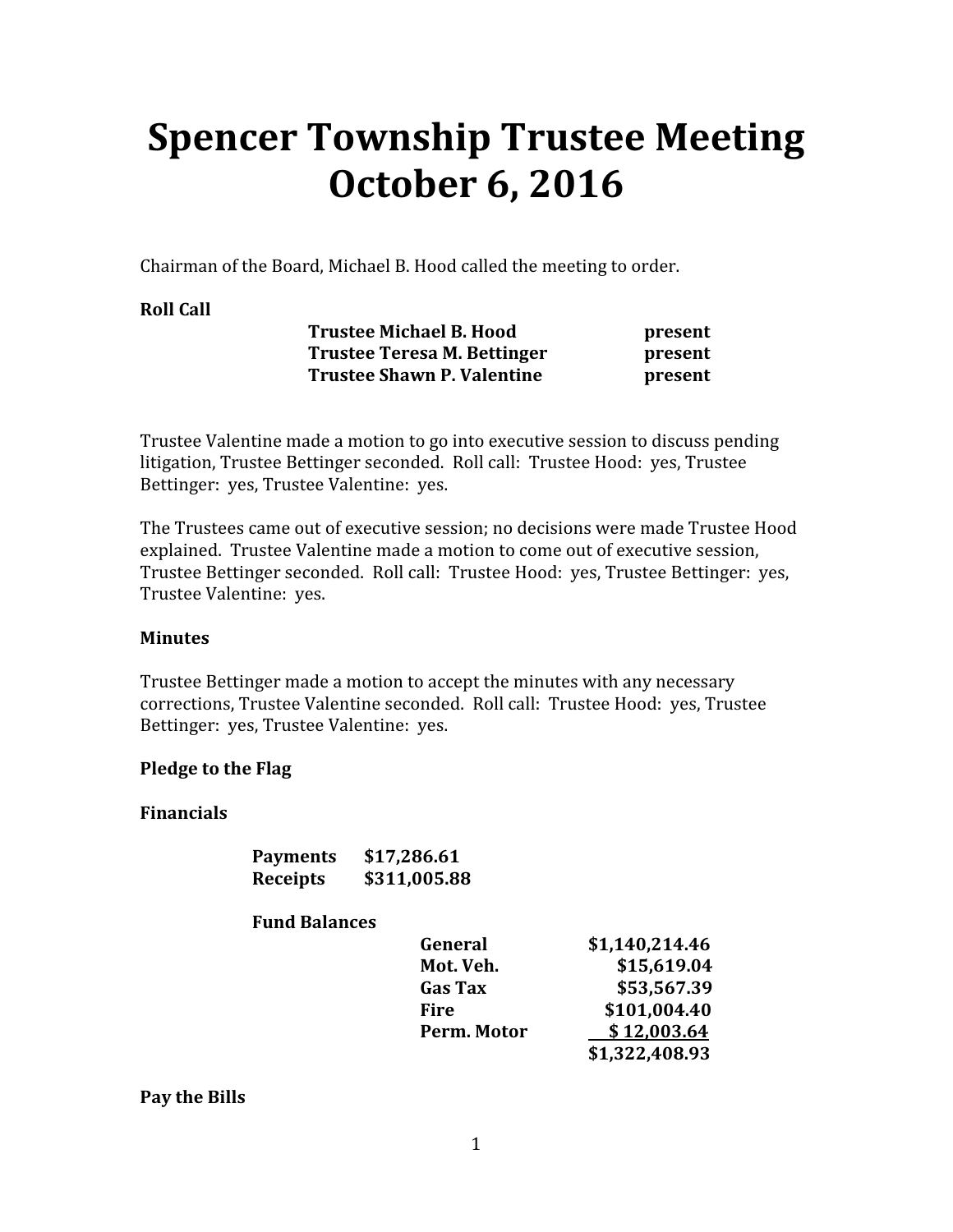Trustee Bettinger made a motion to pay the bills, Trustee Valentine seconded. Roll call: Trustee Hood: yes, Trustee Bettinger: yes, Trustee Valentine: yes.

#### Zoning

Zoning Inspector, Dean Croskey gave the zoning report.

Permits were issued throughout the Township and updates on existing violations were discussed.

## BZA Report

Jacky Dale gave the report. The BZA had a meeting and the purpose of the meeting was for variances on property located on Angola Road. The property owner is Mr. Mark Gorney.

Trustee Valentine pointed out Mr. Gorney has never been cited for any violations.

The BZA will have another meeting on October 27, 2016 to discuss this matter further.

Trustee Valentine made a motion to appoint Brian Bettinger to the BZA Board with his term commencing now, Trustee Bettinger seconded. Roll call: Trustee Hood: yes, Trustee Bettinger: yes, Trustee Valentine: yes.

Trustee Valentine made a motion to appoint Robert Barnaby as an alternate to the BZA Board, Trustee Bettinger seconded. Roll call: Trustee Hood: yes, Trustee Bettinger: yes, Trustee Valentine: yes.

Jacky Dale expressed interest in retaining her seat on the BZA Board. She will send correspondence to the Board.

#### Road

The Road Superintendent, Dean Croskey, presented the road report.

The emergency repair of a drain on Oak Bend and Oak Hill Court is needed and the Board discussed the matter. The County Engineers office was involved in this matter. Trustee Valentine made a motion to approve the repairs for \$7400, Trustee Bettinger seconded. Roll call: Trustee Hood: yes, Trustee Bettinger: yes, Trustee Valentine: yes.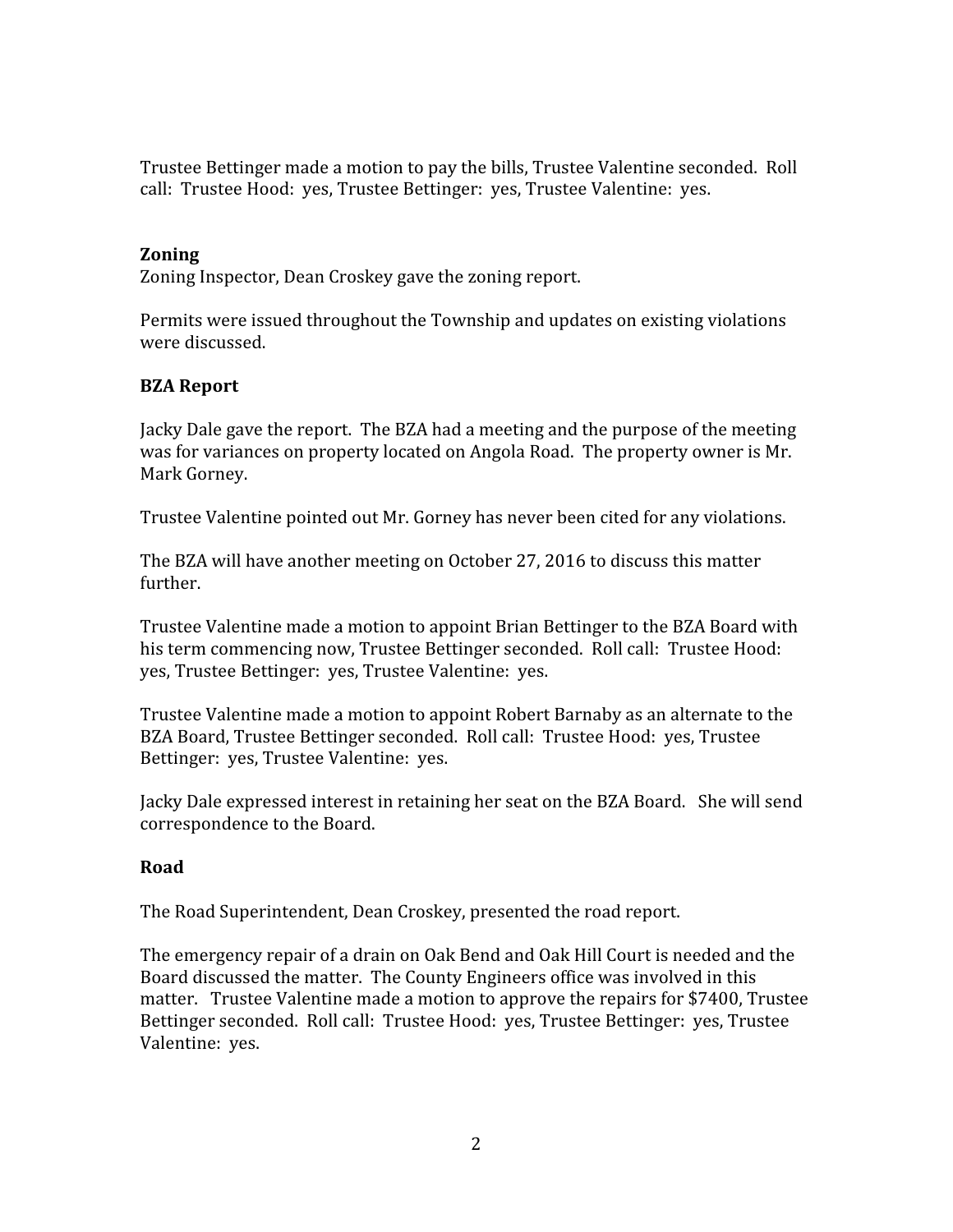The Trustees discussed the resurfacing of Harriet and Berkey Roads. The Township will not be eligible for grant dollars on this project. The Trustees decided to pave the roads.

## Fire

Trustee Valentine is working on a contract with the Parks for payment of the fire services provided to the Parks in the Township. Trustee Valentine asked that legal representative Sheilah McAdams draft a contract with the Parks, Trustee Bettinger made the motion, Trustee Hood seconded. Roll call: Trustee Hood: yes, Trustee Bettinger: yes, Trustee Valentine: yes.

If residents need advertisement on the fire department sign, it should be submitted to the Fiscal Officer.

Trustee Valentine made a motion to transfer the Chevy Brush Truck to Springfield Township pending their approval for Spencer's additional expenses less 10%, Trustee Bettinger, seconded. Roll call: Trustee Hood: yes, Trustee Bettinger: yes, Trustee Valentine: yes.

Trustee Valentine proposed to suspend the special levy funds from 1985 and 1997 for 2017 this will save the Township residents \$72,000 in real estate taxes. Trustee Valentine made the motion, Trustee Bettinger seconded. Roll call: Trustee Hood: yes, Trustee Bettinger: yes, Trustee Valentine: yes.

Trustee Valentine motioned to apply for a fema grant for an exhaust system for the Fire Station. The grant will be submitted through Springfield Township. There was discussion. Trustee Bettinger made the motion, Trustee Bettinger seconded. Roll call: Trustee Hood: yes, Trustee Bettinger: yes, Trustee Valentine: yes.

Trustee Valentine made a motion to apply for a lift cot for the fire squad, pending Springfield's willingness to reimburse any costs Spencer would have to pay, Trustee Bettinger seconded. Roll call: Trustee Hood: yes, Trustee Bettinger: yes, Trustee Valentine: yes.

# JEDZ

The JEDZ dollars were received of \$193,000.

Mr. Craig Williams, owner of Designetics in the Industrial Park was in attendance and they are expanding. He had questions about the JEDZ Board.

The JEDZ Board appointments made in December of 2015 were invalid due to the meeting being deemed invalid by the Ohio Supreme Court.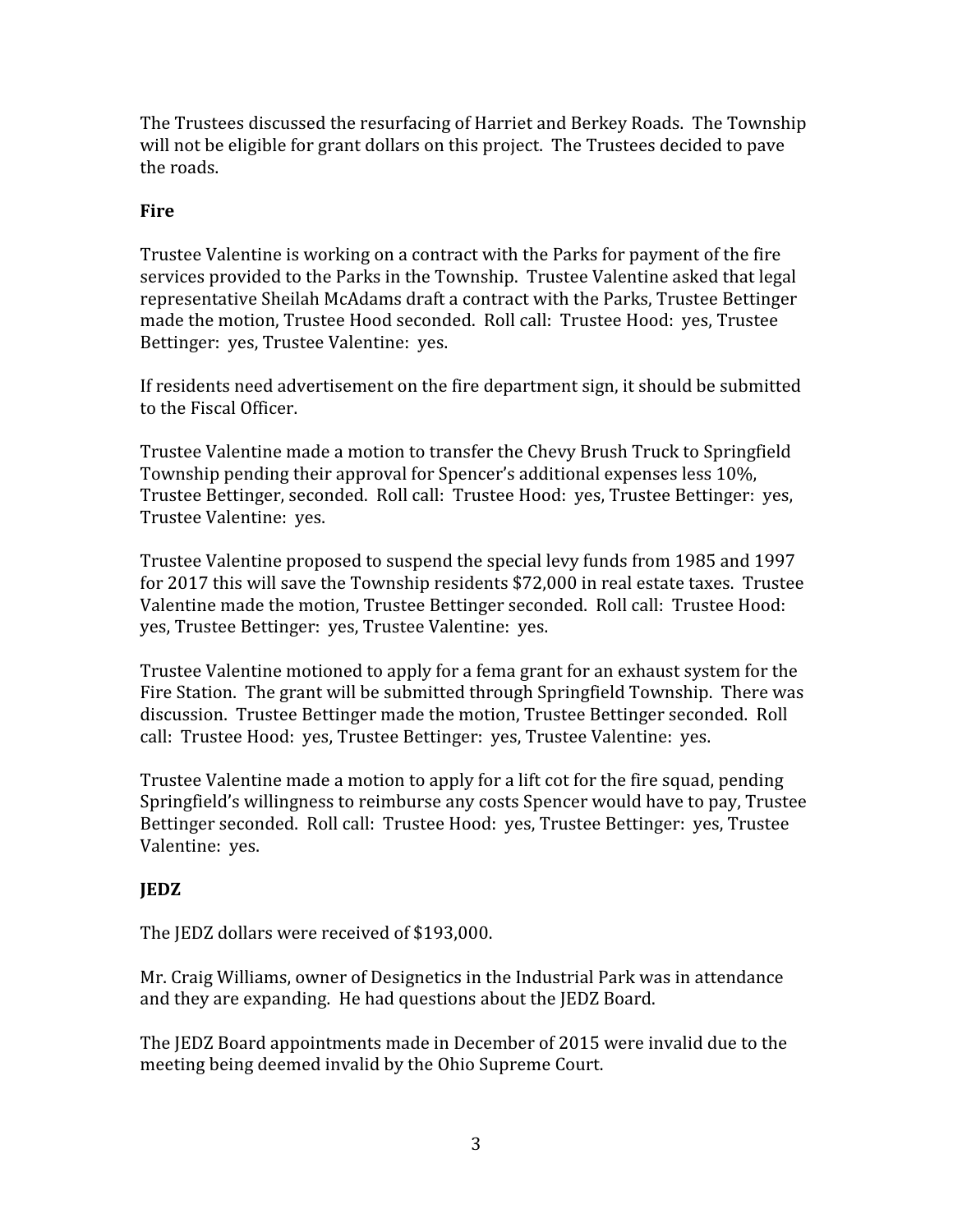Trustee Valentine gave a proposal to have a business owner in the Westwinds Industrial Park added to the JEDZ Board; the business owners need to have representation he expressed. There was discussion on the matter.

 Trustee Bettinger made the motion to appoint John Myers, Sandy Ellis and Chris Ruhl with the stipulation one of them would resign so a Westwinds business owner could be eligible to serve on the Board, Trustee Valentine seconded. Roll call: Trustee Hood: abstain, Trustee Bettinger: yes, Trustee Valentine: yes.

#### Correspondence

Correspondence received:

Ohio Fire Marshal hour's waiver was presented from Phantom Fireworks.

Public records request from Able was presented to the Board.

A resolution was voted on to place a lien on 9218 Angola Road. Trustee Bettinger made the motion to approve the lien, Trustee Valentine seconded. Roll call: Trustee Hood: yes, Trustee Bettinger: yes, Trustee Valentine: yes.

Correspondence for the Fire chief will be forwarded to Springfield Township's Chief Cousino.

#### Old Business

Trustee Bettinger discussed the County has grant opportunities to help clean up abandoned properties in the Township. The Trustees will look into this further.

We received one applicant for an IT person, Jim Baum. The Trustees will interview this individual.

The unlimited trash pickup was discussed. The Township needs to advertise more sufficiently so all residents are made aware was brought up by Trustee Bettinger. The Township will send out flyers. Trustee Bettinger made the motion to proceed with the unlimited pickup, Trustee Valentine seconded. Roll call: Trustee Hood: yes, Trustee Bettinger: yes, Trustee Valentine: yes.

The Board voted to become a member of the Lucas County Board of Soil Conservation. Trustee Hood made the motion, Trustee Bettinger seconded. Roll call: Trustee Hood: yes, Trustee Bettinger: yes, Trustee Valentine: yes.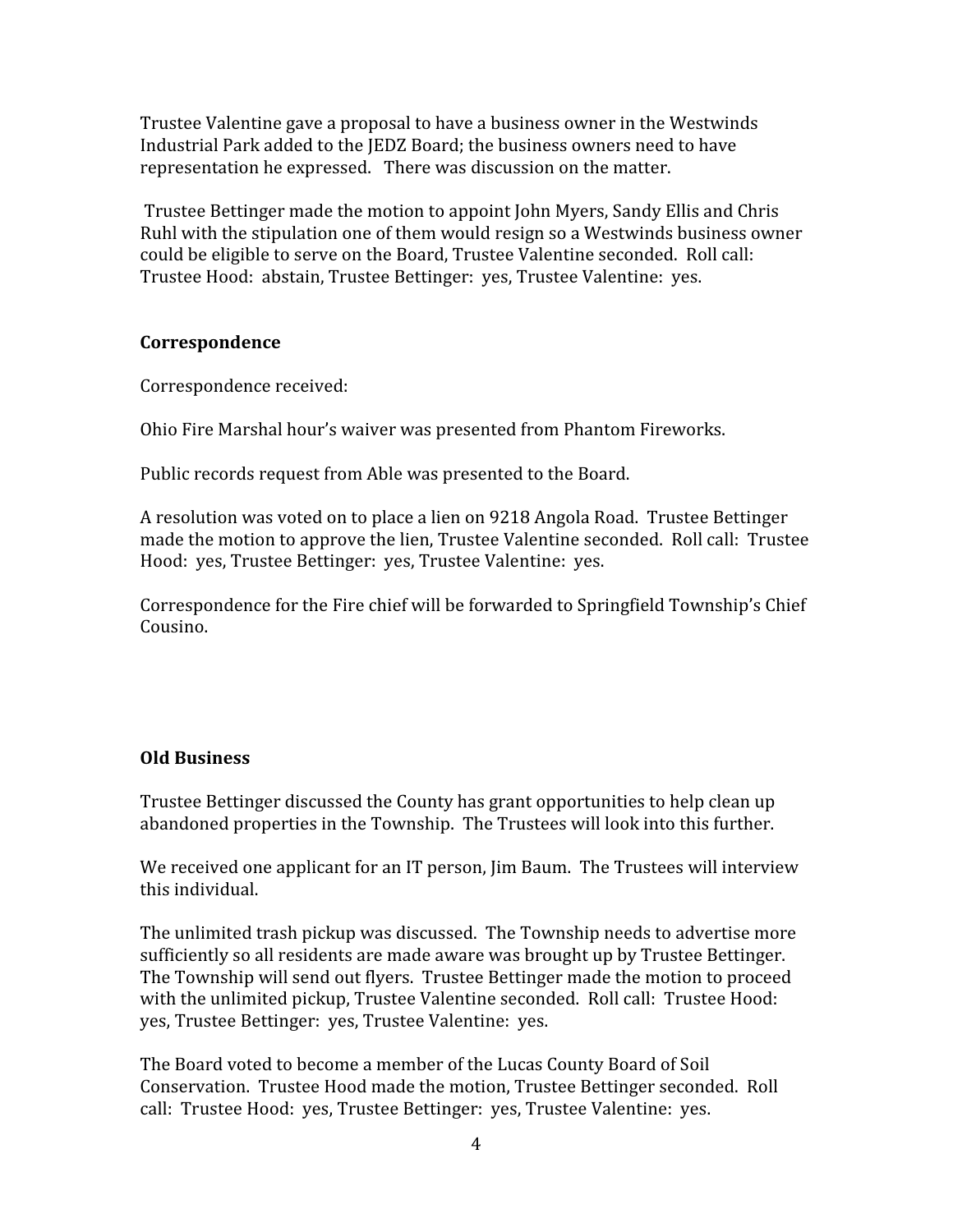Trustee Valentine made a motion to bid out steel doors and to board up the windows on the old town hall, Trustee Bettinger seconded. Roll call: Trustee Hood: yes, Trustee Bettinger: yes, Trustee Valentine: yes.

Trustee Hood asked about the progress of the land use initiative with BGSU. Trustee Valentine informed him it is in process.

A bid for \$2100 was read and tabled for a new roof on the fire station shelter house.

## Open to the Public

Resident, Ms. Roth wanted to know if the brush truck could be rented to Springfield. Trustee Valentine said that is not an option.

Resident, Dean Anderson asked if the Brush truck was a part of the initial agreement with Springfield Township, it was not Trustee Valentine explained. There was discussion on the transfer of ownership of the Brush Truck: could it be leased, where will it remain?

Mr. Craig Williams, owner of Designetics, asked if businesses are represented on the Board. Trustee Valentine stated not at this time, but the suggestion will be made to have a business represented added.

Jack Gulvas, resident, commented on the condition of the repaving on Frankfort Road and the poor job that was done.

Ray Palawczyk informed the Board Tyco purchased Johnson Controls.

Jeff Davis, resident and property owner, stated the Zoning Inspector is not helping him in a applying for a variance and he is making disparaging comments to the public. Mr. John Borell, Asst. Lucas County Prosecutor explained the case on this matter that was in court earlier today. There was discussion on the matter between Mr. Borell and Mr. Davis.

Mr. Borell explained the County Planning commission has rejected a special use permit because it is not allowable by law.

Mr. Davis' representative says Mr. Croskey doesn't make the law, he interprets the law. They want to know what they can do. The case cannot be opened Mr. Borell explained.

Trustee Valentine wanted to add the property will not revert back to a salvage yard.

Trustee Valentine made a motion to adjourn at 9:21pm, Trustee Bettinger seconded. Roll call: Trustee Hood: yes, Trustee Bettinger: yes, Trustee Valentine: yes.